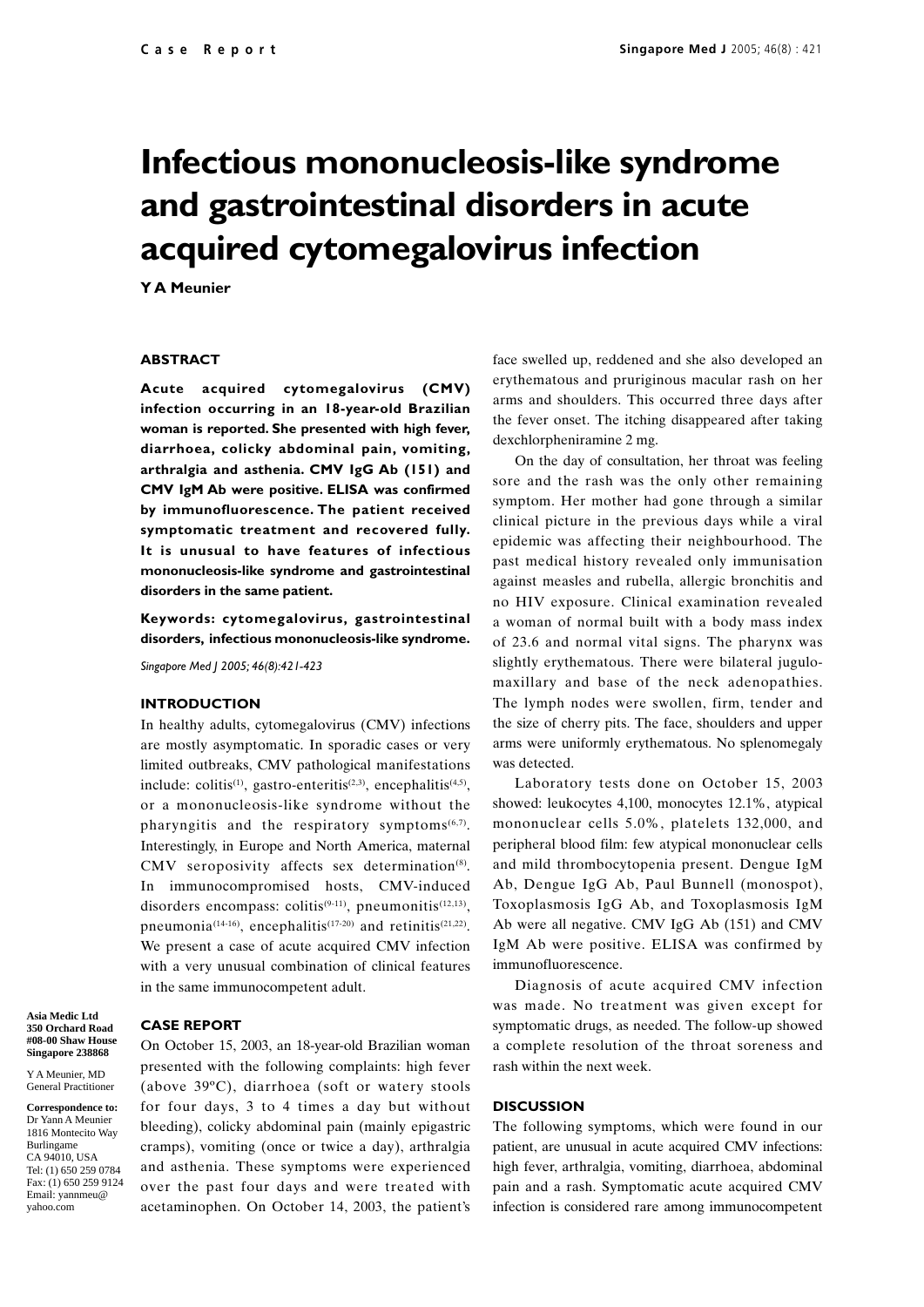individuals $(23)$ . Even in HIV-infected patients, the cumulative incidence of CMV disease (retinitis, encephalitis and pneumonia combined) was 4.5% in a cohort of 3,525 patients studied for 46 months(24). However, if systematically screened when symptoms are suggestive, CMV incidence will be much higher $(25)$ .

The clinical presentation of our case is unusual because it combines the features of a CMV mononucleosis, in which rashes are anecdotal $(26)$ with a gastrointestinal infection<sup> $(27)$ </sup>, which is rare per  $se^{(28)}$ . Moreover, pharyngitis is an atypical feature, if CMV-related, when compared to its frequency in Epstein-Barr virus mononucleosis<sup>(29)</sup>. CMV transmission occurs via sexual contact, breast milk, respiratory droplets and blood transfusion. In immunocompetent hosts, treatment is symptomatic<sup>(30)</sup>.

Because of the patient's travelling schedule, repeated serologies, a CMV antigen assay and the isolation of the CMV in urine or throat specimen were not feasible. However, the diagnosis was established with confidence based on the following converging arguments, although each element considered independently cannot lead unequivocally to the diagnosis presented:

- The clinical picture evoking a CMV infection.
- The epidemiological context compatible with a viral illness, particularly, the timing of the neighbourhood outbreak and of the mother's symptoms.
- The haemotological results consistent with an acute viral infection, namely: low white cell count, monocytosis and 5% of atypical mononuclear cells.
- The negativity of other common viral and parasitic disease serologies such as: dengue fever, toxoplasmosis, infectious mononucleosis as well as normal transaminases (discarding any viral hepatitis), the up-to-date immunisation against rubella and measles, and the absence of exposure to HIV.
- The CMV serology results: over 10 times the threshold value of positivity for IgG and the positivity of the IgM antibody tests. The specificity of these results was established by the immunofluorescence test for which the serum was treated to remove the rheumatoid factor and the CMV IgG content.
- Studies have suggested that primary CMV infections produce symptomatic diseases whereas reactivations are usually asymptomatic $(31)$ .

Since other modes of transmission can be excluded, the mother had exhibited an analogous symptomatology a few days before and there was an outburst of a viral disease in the vicinity, we believe that our patient had been contaminated by aerosols.

In conclusion, based on our case study and a review of the literature, we recommend that a routine CMV screening be done not only for patients presenting with an infectious mononucleosis-like syndrome or infectious gastrointestinal disorders of unknown origin but also for patients with both.

#### **REFERENCES**

- 1. Karakozis S, Gongora E, Caceres M, et al. Life-threatening cytomegalovirus colitis in the immunocompetent patient: report of a case and review of the literature. Dis Colon Rectum 2001; 44:1716-20.
- 2. Middleton PJ. Viruses that multiply in the gut and cause endemic and epidemic gastroenteritis. Clin Diagn Virol. 1996; 6:93-101.
- 3. Ragnaud JM, Morlat P, Gin H, et al. [Clinical, biological and developmental aspects of cytomegalovirus infection in immunocompetent patients: apropos of 34 hospitalized patients]. Rev Med Interne 1994; 15:13-8. French.
- 4. Studahl M, Ricksten A, Sandberg T, et al. Cytomegalovirus encephalitis in four immunocompetent patients. Lancet 1992; 340:1045-6.
- 5. Phillips CA, Fanning WL, Gump DW, et al. Cytomegalovirus encephalitis in immunologically normal adults. Successful treatment with vidarabine. JAMA 1977; 238:2299-300.
- 6. Coll I, Sanchez C, Sierra M, et al. [Spontaneous mononucleosis caused by cytomegalovirus in the immunocompetent adult]. Enferm Infecc Microbiol Clin 1995; 13:224-8. Spanish.
- 7. Oill PA, Fiala M, Schofferman J, et al. Cytomegalovirus mononucleosis in a healthy adult: association with hepatitis, secondary Epstein-Barr Virus antibody response and immunosuppression. Am J Med 1977; 62:413-7.
- 8. Shields MD, O'Hare B, Nelson J, et al. Different sex ratios at birth in Europe and North America. Maternal cytomegalovirus seropositivity affects sex determination. BMJ 2002; 325:334.
- 9. Tabernero G, Fernandez M, Teruel JL, et al. [Colitis due to cytomegalovirus in a dialysis patient]. Nefrologia 2004; 24:279-82. Spanish.
- 10. Kishore J, Ghoshal U, Ghoshal UC, et al. Infection with cytomegalovirus in patients with inflammatory bowel disease: prevalence, clinical significance and outcome. J Med Microbiol 2004; 53 (pt 11):1155-60.
- 11. Malebranche R, Arnoux E, Guerin JM, et al. Acquired immunodeficiency syndrome with severe gastrointestinal manifestations in Haiti. Lancet 1983; 2:873-8.
- 12. Baumgartner JD, Glauser MP, Burgo-Black AL, et al. Severe cytomegalovirus infection in multiply transfused, splenectomized, trauma patients. Lancet 1982; 2:63-6.
- 13. Steel HM, Murday AJ. Cytomegalovirus as a cause of morbidity in heart transplantation. The experience of one center. Transplantation  $1996: 62.492-6$
- 14. Tamm M, Traenkle P, Grilli B, et al. Pulmonary cytomegalovirus infection in immunocompromised patients. Chest 2001; 119:838-43.
- 15. Manna A, Cordani S, Canessa P, et al. CMV infection and pneumonia in hematological malignancies. J Infect Chemother 2003; 9:265-7.
- 16. de Maar EF, Verschuuren EA, Harmsen MC, et al. Pulmonary involvement during cytomegalovirus infection in immunosuppressed patients. Transpl Infect Dis 2003; 5:112-20.
- 17. Seo SK, Regan A, Cihlar T, et al. Cytomegalovirus ventriculoencephalitis in a bone marrow transplant recipient receiving antiviral maintenance: clinical and molecular evidence of drug resistance. Clin Infect Dis 2001; 33:e105-8.
- 18. Cunha BA. Central nervous system infections in the compromised host: a diagnostic approach. Infect Dis Clin North Am 2001; 15:567-90.
- 19. Reuter JD, Gomez DL, Wilson JH, et al. Systemic immune deficiency necessary for cytomegalovirus invasion of the mature brain. J Virol 2004; 78:1473-87.
- 20. Chernoff AE, Snydman DR. Viral infections in the intensive care unit. New Horiz 1993; 1:279-301.